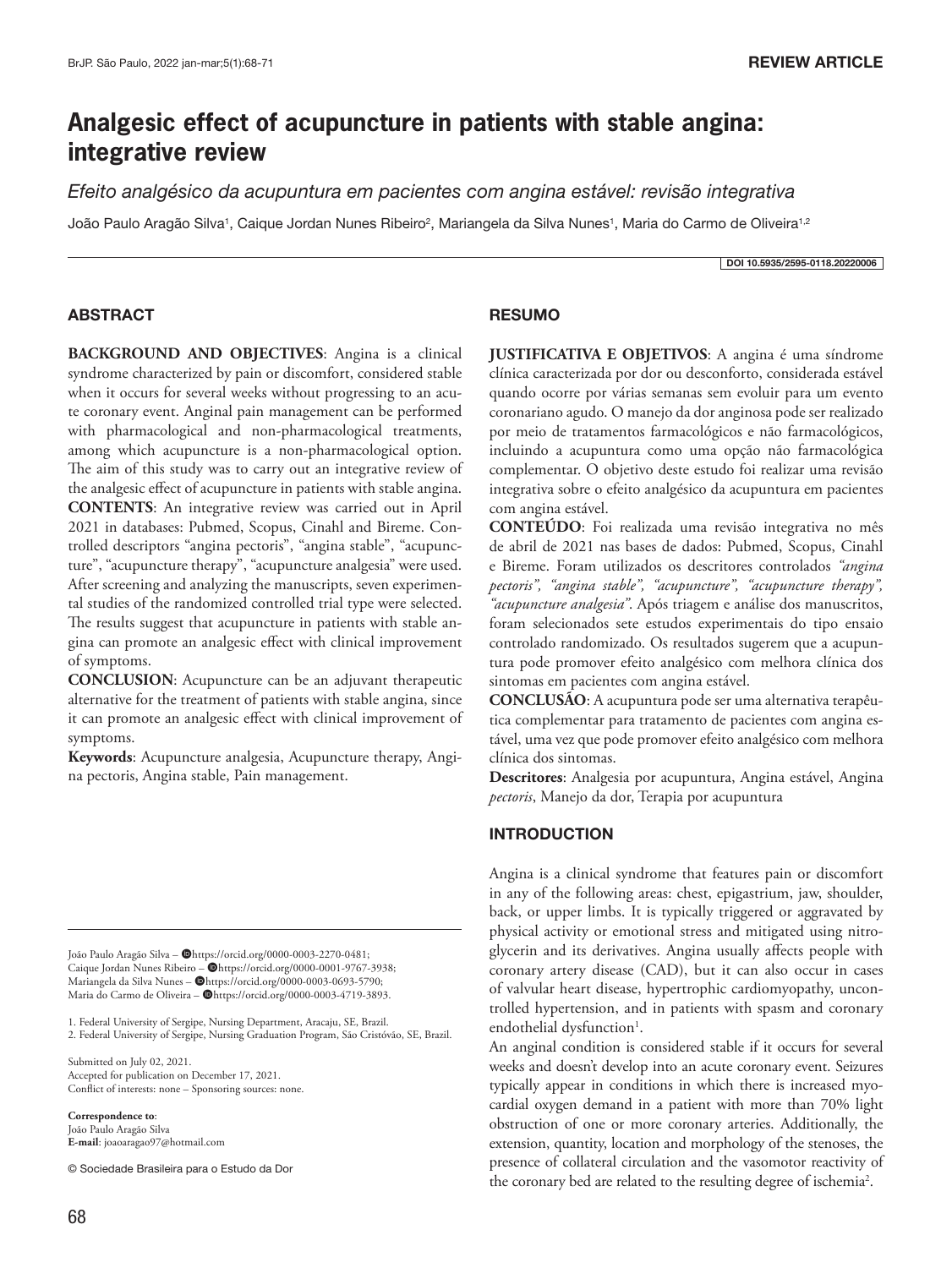Pharmacological and non-pharmacological treatments are used for relief of anginal pain. Pharmacological treatments include nitrates, calcium channel antagonists, and trimetazidine, which reduce symptoms and episodes of myocardial ischemia<sup>1</sup>. Acupuncture is a complementary non-pharmacological therapy option for patients with stable angina<sup>3</sup>. In China, complementary therapies of Traditional Chinese Medicine (TCM), such as acupuncture, have been used to treat the symptoms of  ${\rm CAD^4}.$ 

The mechanisms of pain reduction and cardiovascular dysfunction by acupuncture may be related to the release in the central nervous system of excitatory and inhibitory neurotransmitters that alter the processing of sensory information and, ultimately, the autonomic flow and, therefore, cardiovascular function<sup>5</sup>.

There is a gap in the literature regarding the use of non-pharmacological therapies, especially acupuncture, as adjuvant methods for the relief of pain related to stable angina.

This study's objective was to perform an integrative review on the analgesic effect of acupuncture in patients with stable angina.

#### **CONTENTS**

Integrative review including experimental studies for a better understanding of the subject<sup>6</sup>, carried out with the following steps: formulation of the problem, data collection, data assessment, analysis and interpretation and presentation of results<sup>7</sup>.

The study was guided by the following question: is acupuncture an effective complementary non-pharmacological method for the relief of pain related to stable angina?

Searches were performed in the following databases: Pubmed, Scopus, Cinahl, and Bireme, using the controlled descriptors "angina pectoris", "angina stable", "acupuncture", "acupuncture therapy", "acupuncture analgesia", with the addition of the Boolean operators AND and OR, during the month of April 2021. Original primary studies, with no restrictions for language and publication year, that investigated the analgesic effect of acupuncture in patients with stable angina were included. The following were excluded: studies that used animal models, systematic

reviews, integrative, narrative, and scoping reviews, editorials, letters to the editor, commentaries, experience reports, research involving pediatric population or with other types of unstable, refractory and variant, or prinzmetal angina, and those which did not have the full text available.

The studies found were screened by reading the titles and abstracts. Then, they were read in their entirety so that the eligibility criteria could be analyzed (Figure 1). The data from the included studies were compiled in an electronic spreadsheet prepared by the authors. The main characteristics of the studies were summarized in a table: authors, study design, level of evidence, sample size, and objectives (Table 1). The articles were classified according to the



Figure 1. Flowchart of articles identification and selection

|  | Table 1. Description of articles included in the study |  |  |  |
|--|--------------------------------------------------------|--|--|--|
|  |                                                        |  |  |  |

| Authors                                          | Design     | LE | Sample size                                                | <b>Objectives</b>                                                                                                                                                                                                                      |
|--------------------------------------------------|------------|----|------------------------------------------------------------|----------------------------------------------------------------------------------------------------------------------------------------------------------------------------------------------------------------------------------------|
| Zhao et al. <sup>9</sup>                         | <b>RCT</b> | 2  | 398 patients<br>(AAMG: 99, AUMG: 99, SAG:<br>101, NAG: 99) | Investigate the efficacy and safety of acupuncture as an adjunct therapy<br>to antianginal treatments in reducing the frequency of angina attacks in<br>patients with chronic stable angina.                                           |
| Wang et al. 10                                   | <b>RCT</b> | 2  | 45 patients<br>(IG: 15; ACG: 15; e HPG: 15)                | Observe the clinical effect of acupuncture at the <i>Neiguan</i> point in pa-<br>tients with stable angina and to evaluate the proportion of neutrophils<br>and lymphocytes in peripheral blood.                                       |
| Ballegaard et al. <sup>11</sup>                  | <b>RCT</b> | 3  | patients<br>received<br>49.<br>acu-<br>puncture            | Elucidate the effect of acupuncture in patients with stable angina, discuss<br>the methodological problems of the studies, research the relationships of<br>the psychosocial factors, changes in skin temperature and pain thresholds. |
| Richter, Herlitz and<br>Hialmarson <sup>12</sup> | RCT        | 2  | patients received acu-<br>21<br>puncture                   | Evaluate the effect of acupuncture in patients with stable angina.                                                                                                                                                                     |
| Ballegaard, Meyer<br>and Trojaborg <sup>13</sup> | <b>RCT</b> | 2  | 33 patients ( $IG=17$ ; $CG=16$ )                          | Evaluate the effect of acupuncture in patients with stable angina and<br>methodological problems of the studies.                                                                                                                       |
| Ballegaard et al. <sup>14</sup>                  | <b>RCT</b> | 2  | 49 patients (IG: 24; CG: 25)                               | Evaluate the effect of acupuncture in patients with mild stable angina.                                                                                                                                                                |
| Ballegaard et al. <sup>15</sup>                  | <b>RCT</b> | 2  | 26 patients (IG:13: CG: 13)                                | Evaluate the effect of acupuncture in patients with severe stable angina.                                                                                                                                                              |

LE = level of evidence; RCT = randomized controlled trial; AAMG = acupuncture on the affected meridian group; AUMG = acupuncture in the unaffected meridian group; SAG = sham acupuncture group; NAG = no acupuncture group; IG = intervention group; CG = control group; ACG = active control group; HPG = healthy patient group.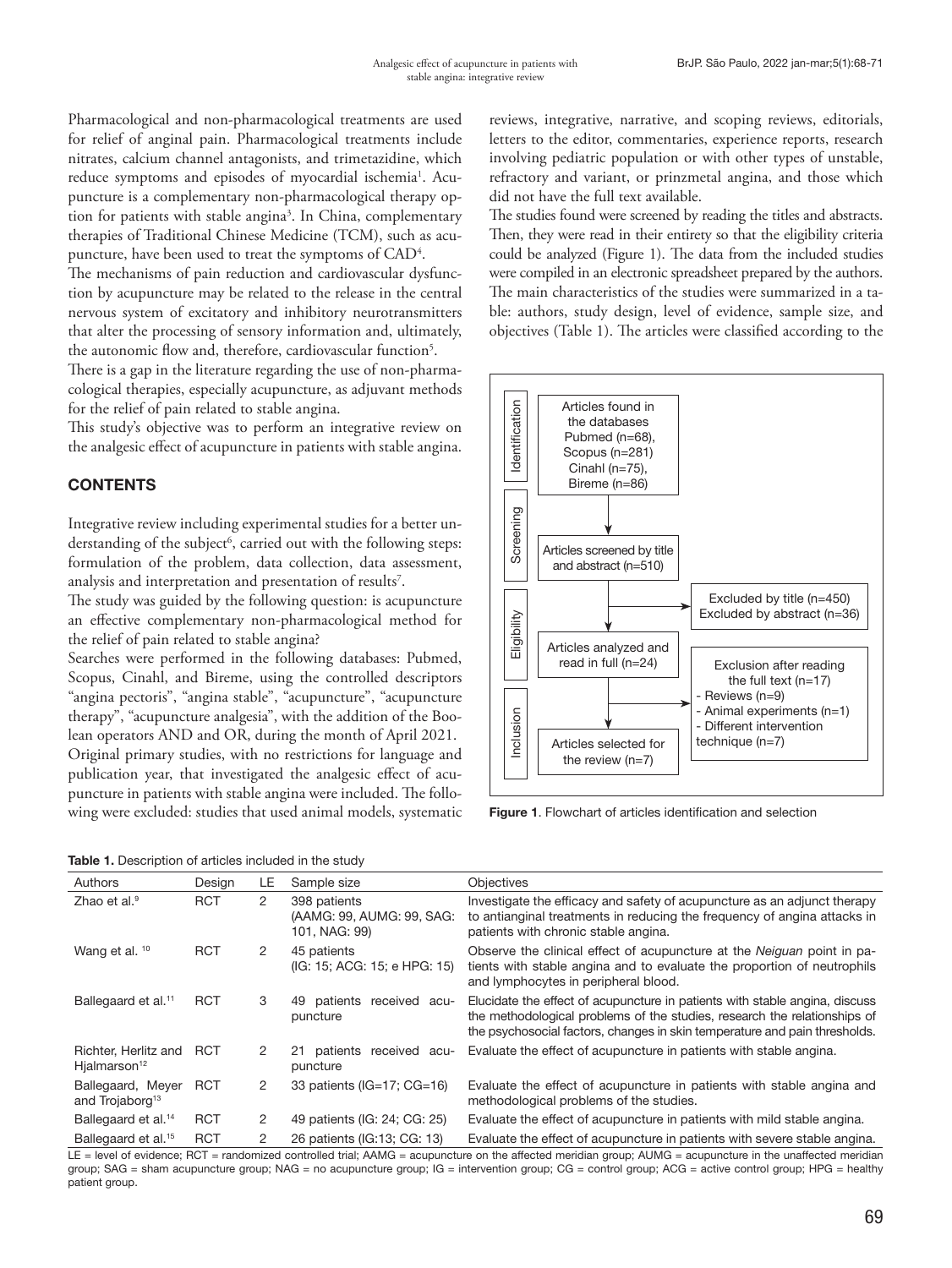level of evidence proposed in the Oxford Center for Evidence- -Based Medicine (OCEBM) tool, which classifies evidence from level one to five, the first level being the most relevant<sup>8</sup>.

A scarcity of studies on the subject was evidenced, a wide variation in the publication period (1986 to 2019), and a large temporal gap for the development of new research. The studies included in the final analysis had experimental design, but most (6; 85.7%) had a small sample size, which increases the probability of random errors and decreases the statistical power of their inferences. The main results of the articles are described in table 2. Although few studies on the use of acupuncture in patients with stable angina were found, literature shows that the application of acupuncture has shown therapeutic effects in other diseases, such as fibromyalgia, providing pain relief and improved quality of life17, as well as in patients with temporomandibular dysfunction for the control of facial pain<sup>18</sup>.

Acupuncture provided an analgesic effect, with a decrease in the frequency of angina episodes and reduction of nitroglycerin consumption, evidenced in six of the seven articles included in the study9-14. The decrease in anginal episodes was strongly evi-

| Table 2. Results of articles included in the study. |  |  |  |  |  |  |  |
|-----------------------------------------------------|--|--|--|--|--|--|--|
|-----------------------------------------------------|--|--|--|--|--|--|--|

| Authors                                             | Protocol                                                                                                                                                                                                                                                                                                                                                                                                                                                                                                                         | Results                                                                                                                                                                                                                                                                                                                                                                                                                                                                                                                                              |
|-----------------------------------------------------|----------------------------------------------------------------------------------------------------------------------------------------------------------------------------------------------------------------------------------------------------------------------------------------------------------------------------------------------------------------------------------------------------------------------------------------------------------------------------------------------------------------------------------|------------------------------------------------------------------------------------------------------------------------------------------------------------------------------------------------------------------------------------------------------------------------------------------------------------------------------------------------------------------------------------------------------------------------------------------------------------------------------------------------------------------------------------------------------|
| Zhao et al. <sup>9</sup>                            | The acupuncture treatment consisted of 12 sessions, during<br>four weeks, three times a week. The points used in the group<br>that received acupuncture on the affected meridians were<br>PC6 and HT5 bilaterally. In the group that received acupunc-<br>ture on the unaffected meridians, the points applied were<br>LU6 and LU9.                                                                                                                                                                                              | Acupuncture on the disease-affected meridian points signi-<br>ficantly reduced the frequency of angina attacks compared<br>with acupuncture on the unaffected meridian points, in the<br>sham acupuncture group and in the group of patients who<br>didn't receive acupuncture. Adjunct therapy with acupunc-<br>ture had a significant effect on angina relief within 16 weeks<br>compared to pharmacological therapy alone. In addition, it<br>resulted in better regulation of anxiety and depression at 12<br>weeks after acupuncture treatment. |
| Wang et<br>al. <sup>10</sup>                        | Treatment with acupuncture was performed at the Neiguan<br>point (Pericardium 6) every two days for four weeks. The group<br>that received only antianginal drugs did not receive acupunctu-<br>re and there was no intervention in the healthy group.                                                                                                                                                                                                                                                                           | Acupuncture may improve the stability of chronic effects<br>in patients with angina, possibly reducing the number of<br>anginal episodes, nitroglycerin dosage, and the degree of<br>angina in these patients.                                                                                                                                                                                                                                                                                                                                       |
| Ballegaard<br>$et$ al. $11$                         | Acupuncture treatment was performed according to TCM,<br>and each patient went through ten sessions in the supine<br>position for three weeks. Diaries were filled out for evalua-<br>tion of well-being and a global assessment was performed<br>after the treatment. Exercise tests were performed on an<br>exercise bike.                                                                                                                                                                                                     | Acupuncture promoted greater exercise tolerance and car-<br>diac work capacity. Improved daily well-being, reduced an-<br>ginal attack rates, and reduced nitroglycerin consumption<br>were observed.                                                                                                                                                                                                                                                                                                                                                |
| Richter,<br>Herlitz and<br>Hjalmarson <sup>12</sup> | The treatment was performed three times a week, for four<br>weeks. The following main points were used: Neiguan (Pe-<br>ricardium 6), Tongli (Heart 5), Xinshu (Urinary bladder 15),<br>Pishu (Urinary bladder 20), and Zusanli (Stomach 36). The<br>additional points were Shenmen (Heart 7), Hegu (Large in-<br>testine 4), Quchi (Large intestine 11), and Taichong (Liver 3).<br>Patients were given questionnaires for self-assessment of<br>pain and angina attacks. Exercise tests were performed on<br>an exercise bike. | Patients who received acupuncture had fewer angina attacks<br>per week (mean reduction of 4.5 attacks) and chest pain du-<br>ring exercise appeared at higher workloads (an increase of<br>10 W), pain intensity was decreased (1.4 to 0.8), and ST-seg-<br>ment depression was reduced (average of 0.32 mm).                                                                                                                                                                                                                                        |
| Ballegaard,<br>Meyer e<br>Trojaborg <sup>13</sup>   | Acupuncture tests were performed in the supine position,<br>and were applied to the left hallux and index finger. There<br>was a rest period of 30 minutes before insertion at point<br>Hegu 4 (large intestine) bilaterally, located between the first<br>and second metacarpal. Exercise tests were performed on<br>an exercise bike.                                                                                                                                                                                          | A minimal antianginal benefit was observed, defined as a<br>15% increase in tolerance to exercise and/or dPRP, with<br>a 30% reduction in angina attack rate and nitroglycerin<br>consumption. The 19 patients who had angina pectoris <4<br>years exhibited a significant increase in exercise tolerance,<br>compared to 14 patients with a longer duration of disease.<br>The effect of acupuncture was shown to be more pronoun-<br>ced in patients with fewer years of angina diagnosis.                                                         |
| Ballegaard<br>$et$ al. <sup>14</sup>                | Acupuncture was administered in ten treatments in the supi-<br>ne position for three weeks. Exercise tests were performed<br>on an exercise bike. Journals were filled out every day and<br>a subjective global assessment was done at the end of the<br>trial.                                                                                                                                                                                                                                                                  | The study shows that there is no difference in the effect<br>of genuine and sham acupuncture in patients with mild<br>angina. In both groups, a significant beneficial effect was<br>observed on nitroglycerin consumption, angina attack rate,<br>and overall well-being. Exercise tolerance and time of pain<br>onset were slightly improved by genuine acupuncture, but<br>again with no significant difference between the groups.                                                                                                               |
| Ballegaard<br>et al. $15$                           | The active treatment used acupuncture at points Pericar-<br>dium 6 (Neiguan), Stomach 36 (Zusanli) and Urinary Bladder<br>14 (Jueyinshu) bilaterally. In the sham treatment, the nee-<br>dles were inserted in the same segments as in the active<br>treatment, but outside the Chinese meridian system and<br>were not trigger points. Exercise tests were performed on<br>an exercise bike.                                                                                                                                    | Patients who received the active acupuncture treatment<br>had a significant improvement in exercise test variables re-<br>garding the dPRP and maximal PRP, which can be interpre-<br>ted as an increase in cardiac work capacity. No significant<br>difference was detected regarding the other exercise test<br>variables, anginal attack rate, or nitroglycerin consumption.                                                                                                                                                                      |

TCM = Traditional Chinese Medicine; PRP = maximal pressure rate; dPRP = difference of pressure rate between rest and maximal exercise.